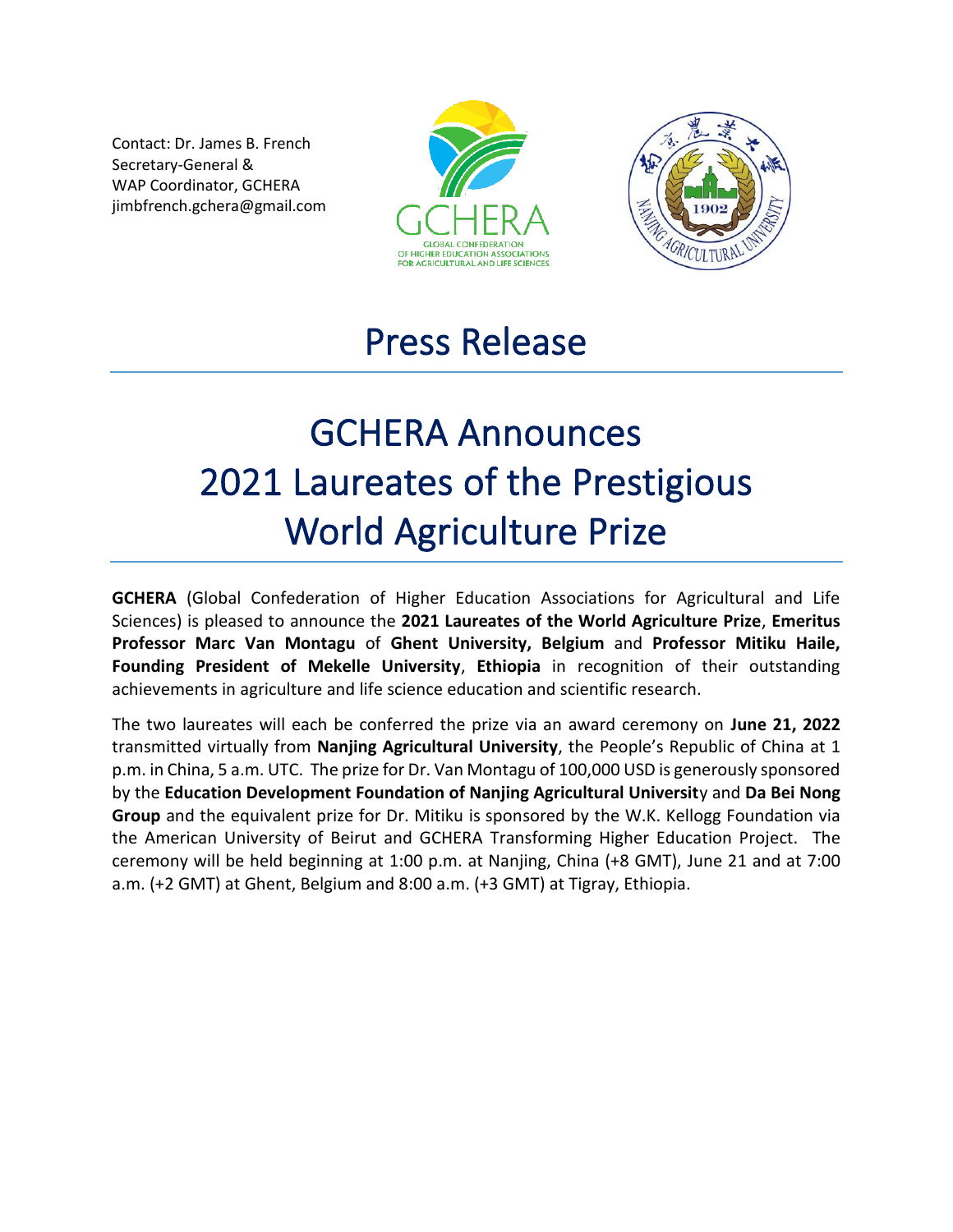## **Emeritus Professor Marc Van Montagu**



and life sciences.

Emeritus Professor Marc Van Montagu of Ghent University and Founder and Chairman of VIB-International Plant Biotechnology Outreach-Ghent University will be awarded the 2021 GCHERA World Agricultural Prize in a global ceremony to be held on June 21, 2022 transmitted virtually from Nanjing Agricultural University Peoples Republic of China at 1 p.m. in China, 5 a.m. UTC.

With this award GCHERA (Global Confederation of Higher Education Associations for Agricultural and Life Sciences) recognizes Professor Mitiku's exceptional and significant lifetime achievements in the field of agricultural

Dr. Van Montagu, together with his close colleague the late Professor Jeff Schell and their team at Ghent University, was responsible for the discovery of the Ti-plasmid of Agrobacterium tumefaciens and Agrobacterium-mediated gene transfer. Their discovery and research laid the foundation for establishing a major tool for plant genetic engineering, and Dr. Montagu's intellectual leadership led to the development of tools enabling plant molecular biology studies and applied knowledge in the plant sciences.

The impact of their discovery was a rapid adoption of Agrobacterium-mediated plant transformation by the scientific community leading to a worldwide boom of academic and industrial laboratories focusing on, as explained by Dr. Boerge Diderichsen in his nomination letter, "a new field of plant biology enabling the study of the role of plant genes and plant gene mutations in plant growth and development, the defence of plants against biotic and abiotic stress conditions and more". He goes on to affirm that "These discoveries, that are now used in every plant biology lab worldwide, revolutionized our knowledge about the molecular mechanisms behind plant growth and development, and the use of that knowledge in agriculture."

Dr. Van Montagu's lab at Ghent University became a leading lab on plant molecular biology and provided numerous tools for the plant research community. His global impact on plant biotechnology includes the training in his lab of hundreds of scientists and researchers from around the world who have gone on to take leading positions in academic institutions and agricultural companies. Scientists who gained experience in his labs have gone on to establish plant biotechnology labs around the world including in Japan, Brazil, Mexico, South Africa and the United States.

Dr. Jo Bury, Managing Director of VIB in his nominating letter stated that "Dr. Marc Von Montagu is one of the few people who is simultaneously a world leading scientist and an innovator who excels in converting his breakthrough inventions in products that are now available to millions of people." He shares that Marc has "been both visionary and highly productive in the translation of his basic research to products for society." He founded two highly successful biotechnology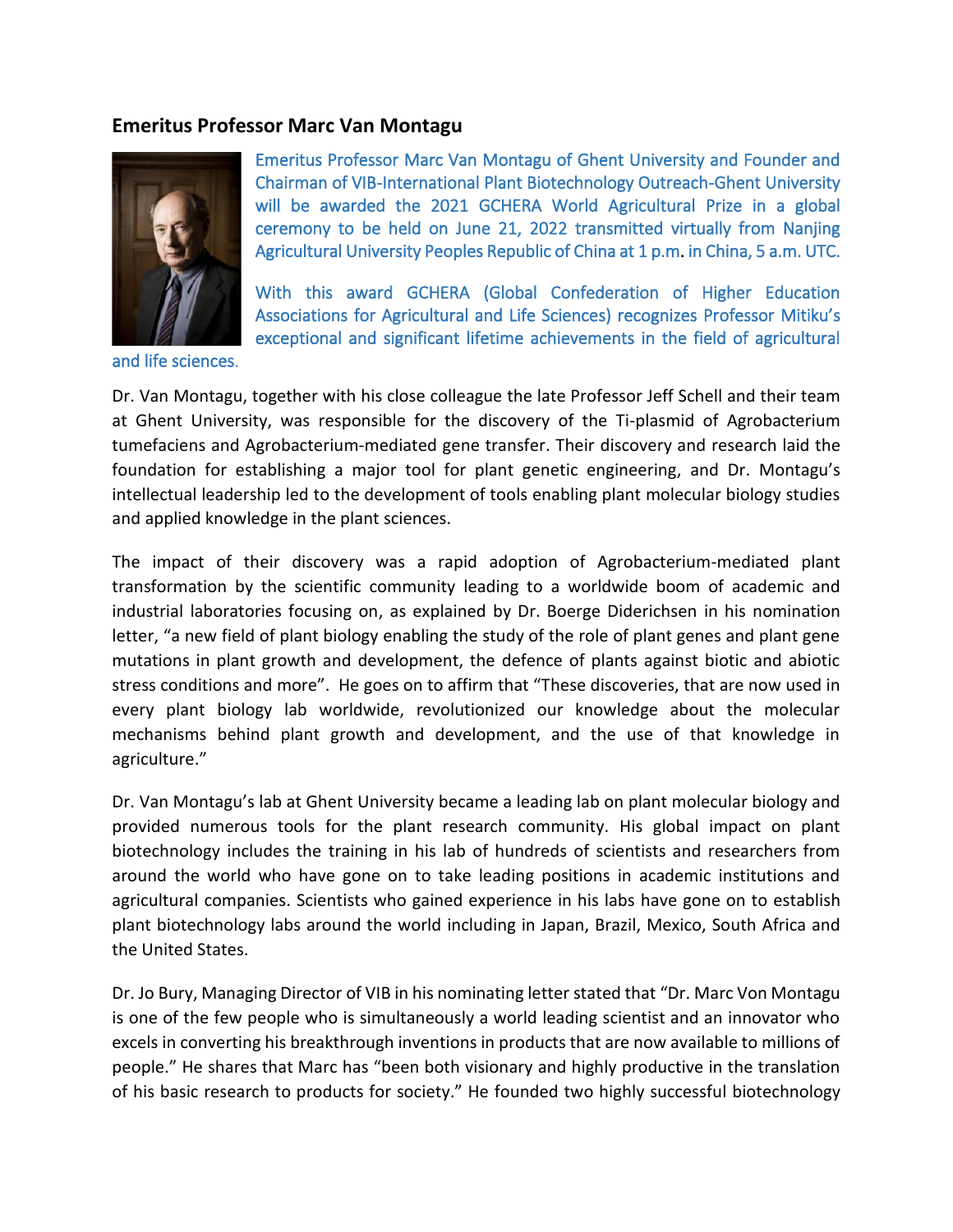start-ups: Plant Genetic Systems and CropDesign that led to the development of transgenic crops resistant to insect pests and tolerant to environmentally benign herbicides.

Plant biotechnology applied to the development of genetically modified crops has been an innovative disruptive technology. Its first pursuit aimed to increase yields, reduce crop losses to pests and diseases, and to decrease agrochemical use. Since its introduction, genetically modified crops have accounted for millions of tons of food, feed, and fibre worldwide. Despite the early criticism it has been reported by ISAAA and PG Economics Limited that crop biotechnology has resulted in improved productivity and profitability for more than a million adopting farmers. Of note, it has directly led to poverty alleviation among resource poor farmers and landless depending on agriculture, which represents most of the world's poorest people. Smallholder farmers in developing countries (approximately 65 million people), benefit not only from increased crop yields and higher profit but also from the change in farming habits to become more environmentally friendly by reducing carbon emission and use of pesticides.

In recognition of these accomplishments Dr. Van Montagu was designated Goodwill Ambassador for the development of agribusiness in low-income countries by the United Nations Industrial Development Organisation in 2014. Dr. Van Montagu has been especially active on capacity building in low- and middle-income countries and, in 2000, he founded the Institute of Plant Biotechnology Outreach (IPBO), hosted by VIB, dedicated to promoting sustainable socioeconomic development and the transfer of know-how and expertise on plant biotechnology to less-developed countries with the purpose of improving crop quality and productivity in marginal environments of low-income countries, with a view to improving human nutrition and developing solutions to address the impact of climate change impacts on tropical agriculture.

Marc continues to communicate the benefits of plant biotechnology around the world. As stated by Dr. Huanming YANG, Professor of BGI-China in his Nomination Letter "Marc has been the champion of utilizing plant biotechnology to combat climate change. Marc and Mrs. Nora Van Montagu have also established the 'Marc and Nora Van Montagu (MNVM) Fund' to utilize plant biotechnology to address societal and environmental challenges facing the scientists, the farmers, the children and their families and local communities in Africa."

## **Professor Mitiku Haile Laureate 2021**



Professor Mitiku Haile, Founding President of Mekelle University and Professor of Soil Science and Sustainable Land Management in the College of Dryland Agriculture and Natural Resources, Mekelle University, Ethiopia, will be awarded the 2021 GCHERA World Agricultural Prize in a global ceremony to be held on June 21, 2022 transmitted virtually from Nanjing Agricultural University Peoples Republic of China at 1 p.m. in China, 5 a.m. UTC.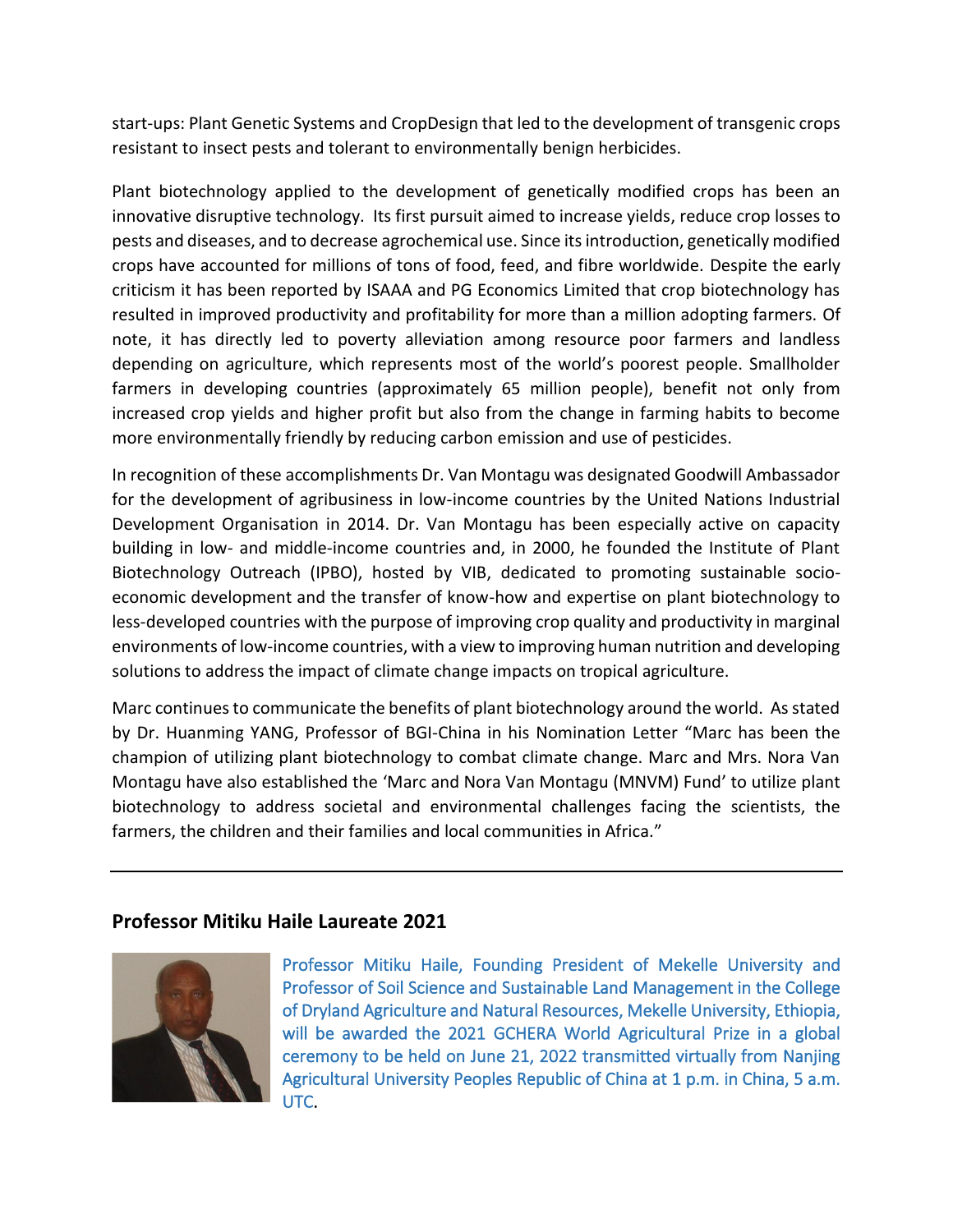With this award GCHERA (Global Confederation of Higher Education Associations for Agricultural and Life Sciences) recognizes Professor Mitiku's exceptional and significant lifetime achievements in the field of agricultural and life sciences.

Dr. Mitiku has spent over 30 years in leadership positions in higher education in Ethiopia and is recognized for his contributions to building educational institutions, human capacity development, and his dedication, and impact on the sustainable development of the Tigray Region of Ethiopia and beyond. His greatest achievement is the founding of Mekelle University and its impact on the development of his country under his leadership.

As stated by Dr. Zeray Alemseged in his recommendation letter "Professor Mitiku pioneered the birth and expansion of Mekelle University shepherding the institution from its modest beginnings as college of Dryland Agriculture and Natural Resources to what is today a prominent Ethiopian university enrolling over 30,000 students. In addition to his leadership activities, he has also been heavily involved in teaching and mentoring students including PhD and postdoctoral research fellows." The importance and relevance for Ethiopia of Dr. Haile's efforts and vision is recognized by Dr. Alemseged; "Going back to the university today one can see that Professor Mitiku's vision has become an intellectual monument."

Dr. Mitiku's innovative leadership characteristics have been widely recognized in carrying out research, teaching and work with the communities; he is famous among his staff and students for his professional values, which are evident in his rigor and scientific method in the service of humanity and human progress, advancing knowledge, practically oriented teaching style and emphasis on skills and attitude. Dr. Mulugeta Gebregziabher shares in her letter of support that "Some of his best qualities that deserve underlining include his principled and egalitarian approach to life, his respect for the dignity of each individual regardless of background and his overall fatherly dedication to nurturing his students." He has consistently sought to provide conditions and opportunities for gender equality in all his endeavors throughout his professional career.

While assuming the leadership of building a major university Dr. Mitiku projected the critical role that universities play in innovation, research, and supporting and driving community development which he led through his own research and by promoting and mentoring the university's research and outreach efforts directed towards the sustainable development of the Tigray Region and beyond. He has played a pivotal role in the sustainable development of the Tigray Region providing the Regional Government with technical and strategic advice over the last 30 years in his efforts to rehabilitate the degraded drylands of the Region. His research approach has been recognized by Dr. Joseph Deckers, in his support letter, as "truly participatory and farmer-driven, right from the conceptualization of research themes through to empowerment of farmers while participating in the research process." He also contributed to the development and strengthening of key institutions in Tigray such as the Sustainable Agriculture and Environmental Rehabilitation of Tigray (SAERT) and Tigray Agricultural Research Institute (TARI). He is recognized for research that he led in collaboration with the International Livestock